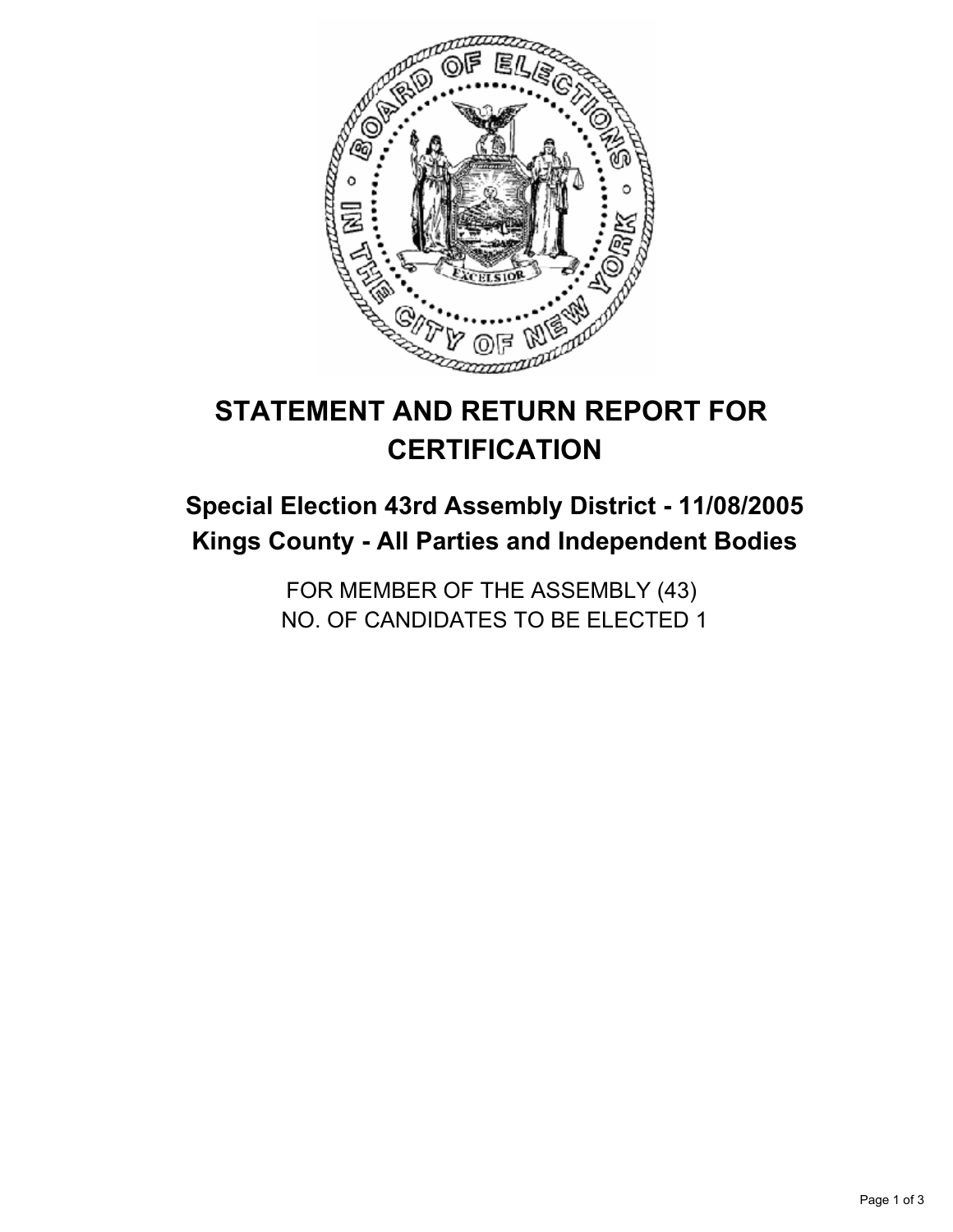

## **ASSEMBLY DISTRICT 43**

| <b>PUBLIC COUNTER</b>           | 17,055 |
|---------------------------------|--------|
| <b>EMERGENCY</b>                | 95     |
| ABSENTEE/MILITARY               | 297    |
| AFFIDAVIT                       | 187    |
| <b>TOTAL BALLOTS</b>            | 17,634 |
| KENNETH E COOK (REPUBLICAN)     | 934    |
| KARIM CAMARA (DEMOCRATIC)       | 8,411  |
| GEOFFREY A DAVIS (INDEPENDENCE) | 1,818  |
| KENNETH E COOK (CONSERVATIVE)   | 159    |
| <b>TOTAL VOTES</b>              | 11,322 |
| <b>UNRECORDED</b>               | 6,312  |